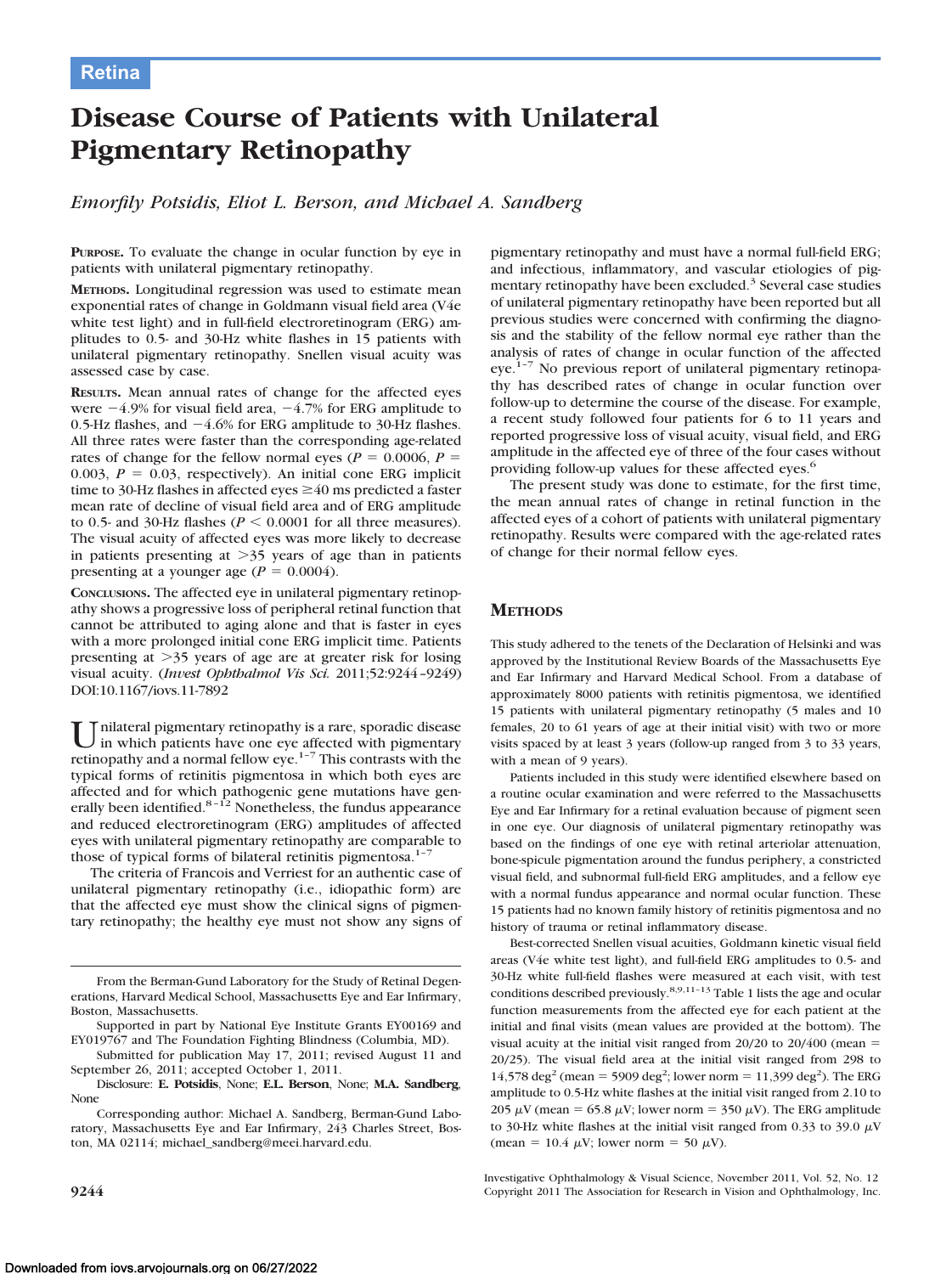|                         |     |                |       | Visit<br>Initial                                                                                                                                                                                                                                                                                                                                                           |                                                                                                                                                                                                                                                                                                     |                                          |                       |   | <b>Final Visit</b>                                                                                                            |                              |                           |
|-------------------------|-----|----------------|-------|----------------------------------------------------------------------------------------------------------------------------------------------------------------------------------------------------------------------------------------------------------------------------------------------------------------------------------------------------------------------------|-----------------------------------------------------------------------------------------------------------------------------------------------------------------------------------------------------------------------------------------------------------------------------------------------------|------------------------------------------|-----------------------|---|-------------------------------------------------------------------------------------------------------------------------------|------------------------------|---------------------------|
| Patient<br>$\mathbf{a}$ | Sex | Age $(y)$      | YA    | Area<br>$(\deg^2)^*$<br><b>Visual Field</b>                                                                                                                                                                                                                                                                                                                                | $\mathrm{BRG}~(\mu\mathrm{V})^*$<br>$0.5 - Hz$                                                                                                                                                                                                                                                      | $\text{ERG}(\mu\text{V})^*$<br>$30 - Hz$ | Age $(y)$             | M | Visual Field Area<br>$(\deg^2)^*$                                                                                             | $0.5$ -Hz<br>ERG $(\mu V)^*$ | $ERG(\mu V)^*$<br>$30-Hz$ |
| 25840                   |     |                | 20/20 |                                                                                                                                                                                                                                                                                                                                                                            |                                                                                                                                                                                                                                                                                                     |                                          |                       |   | (66) 8/2                                                                                                                      |                              |                           |
| 13391                   |     |                |       |                                                                                                                                                                                                                                                                                                                                                                            |                                                                                                                                                                                                                                                                                                     |                                          |                       |   |                                                                                                                               |                              |                           |
| $\frac{68}{ }$          |     |                |       | 8,361 (103)<br>9,388 (109)<br>11,176 (119)                                                                                                                                                                                                                                                                                                                                 |                                                                                                                                                                                                                                                                                                     |                                          |                       |   | $5,208(81)$<br>$6,918(94)$                                                                                                    |                              |                           |
| 547                     |     | $\overline{c}$ |       | 469 (24)                                                                                                                                                                                                                                                                                                                                                                   | $\begin{array}{l} 2.11 \\ 2.17 \\ 61.70 \\ 61.03 \\ 11.03 \\ 12.08 \\ 13.08 \\ 14.40 \\ 15.08 \\ 16.08 \\ 17.08 \\ 18.08 \\ 19.08 \\ 19.08 \\ 10.00 \\ 10.00 \\ 10.00 \\ 10.00 \\ 10.00 \\ 10.00 \\ 10.00 \\ 10.00 \\ 10.00 \\ 10.00 \\ 10.00 \\ 10.00 \\ 10.00 \\ 10.00 \\ 10.00 \\ 10.00 \\ 10.0$ | 8<br>82883882888843821<br>8288828288882  |                       |   |                                                                                                                               |                              |                           |
| 1172                    |     | $\overline{c}$ |       | 298 (19)                                                                                                                                                                                                                                                                                                                                                                   |                                                                                                                                                                                                                                                                                                     |                                          |                       |   | 174 (15)<br>206 (16)                                                                                                          |                              |                           |
| 15711                   |     | 20             |       | 3,682 (68)                                                                                                                                                                                                                                                                                                                                                                 |                                                                                                                                                                                                                                                                                                     |                                          |                       |   | 3,178 (64)                                                                                                                    |                              |                           |
| 25094                   |     | $\overline{c}$ |       | 14,578 (136)                                                                                                                                                                                                                                                                                                                                                               |                                                                                                                                                                                                                                                                                                     |                                          |                       |   | 5,835 (142)                                                                                                                   |                              |                           |
| 1345                    |     | 20             |       | (0,300(114)                                                                                                                                                                                                                                                                                                                                                                |                                                                                                                                                                                                                                                                                                     |                                          |                       |   |                                                                                                                               |                              |                           |
| 6570                    |     | 38             |       | 2,490 (56)                                                                                                                                                                                                                                                                                                                                                                 |                                                                                                                                                                                                                                                                                                     |                                          |                       |   |                                                                                                                               |                              |                           |
| 26346                   |     |                |       | 6,148 (88)                                                                                                                                                                                                                                                                                                                                                                 |                                                                                                                                                                                                                                                                                                     |                                          |                       |   |                                                                                                                               |                              |                           |
| 14943                   |     | 45             |       | (4,100(134))                                                                                                                                                                                                                                                                                                                                                               |                                                                                                                                                                                                                                                                                                     |                                          | 9978                  |   | $\begin{array}{c} 331 (20) \\ 2,504 (56) \\ 7,392 (97) \\ 10,467 (115) \\ 1,655 (46) \\ 1,655 (46) \\ 1,233 (40) \end{array}$ |                              |                           |
| 14828                   |     | $\tilde{5}$    |       | 1,958 (50)                                                                                                                                                                                                                                                                                                                                                                 |                                                                                                                                                                                                                                                                                                     |                                          |                       |   |                                                                                                                               |                              |                           |
| 1250                    |     | $\frac{1}{2}$  |       | 2,391 (55)                                                                                                                                                                                                                                                                                                                                                                 |                                                                                                                                                                                                                                                                                                     |                                          | $\tilde{\mathcal{S}}$ |   |                                                                                                                               |                              |                           |
| 19820                   |     | $\Im$          |       | 2,211 (53)                                                                                                                                                                                                                                                                                                                                                                 |                                                                                                                                                                                                                                                                                                     |                                          | 20                    |   | 1,862(49)                                                                                                                     |                              |                           |
| 13209                   |     | $\overline{6}$ |       | 1,086 (37                                                                                                                                                                                                                                                                                                                                                                  | 7.40<br>05.80                                                                                                                                                                                                                                                                                       |                                          |                       |   | 584 (27)                                                                                                                      |                              |                           |
| Mean                    |     |                |       | 5,909                                                                                                                                                                                                                                                                                                                                                                      |                                                                                                                                                                                                                                                                                                     | 10.40                                    | $\frac{3}{2}$         |   | 4,355                                                                                                                         |                              |                           |
|                         |     |                |       | * Lower norms are 11,399 deg <sup>2</sup> for visual field area (V4e white test light), 350 µV for electroretinogram amplitude to 0.5-Hz white flashes, and 50 µV for electroretinogram amplitude to 30-Hz<br>The visual field equivalent circular diameter is designated in parentheses. VA, best-corrected Snellen visual acuity: ERG, ERG amplitude: NA, not available. |                                                                                                                                                                                                                                                                                                     |                                          |                       |   |                                                                                                                               |                              |                           |

TABLE 1. Ocular Function of the Affected Eyes of Patients with Unilateral Pigmentary Retinopathy **TABLE 1.** Ocular Function of the Affected Eyes of Patients with Unilateral Pigmentary Retinopathy

white flashes.

† Pseudophakic.

Downloaded from iovs.arvojournals.org on 06/27/2022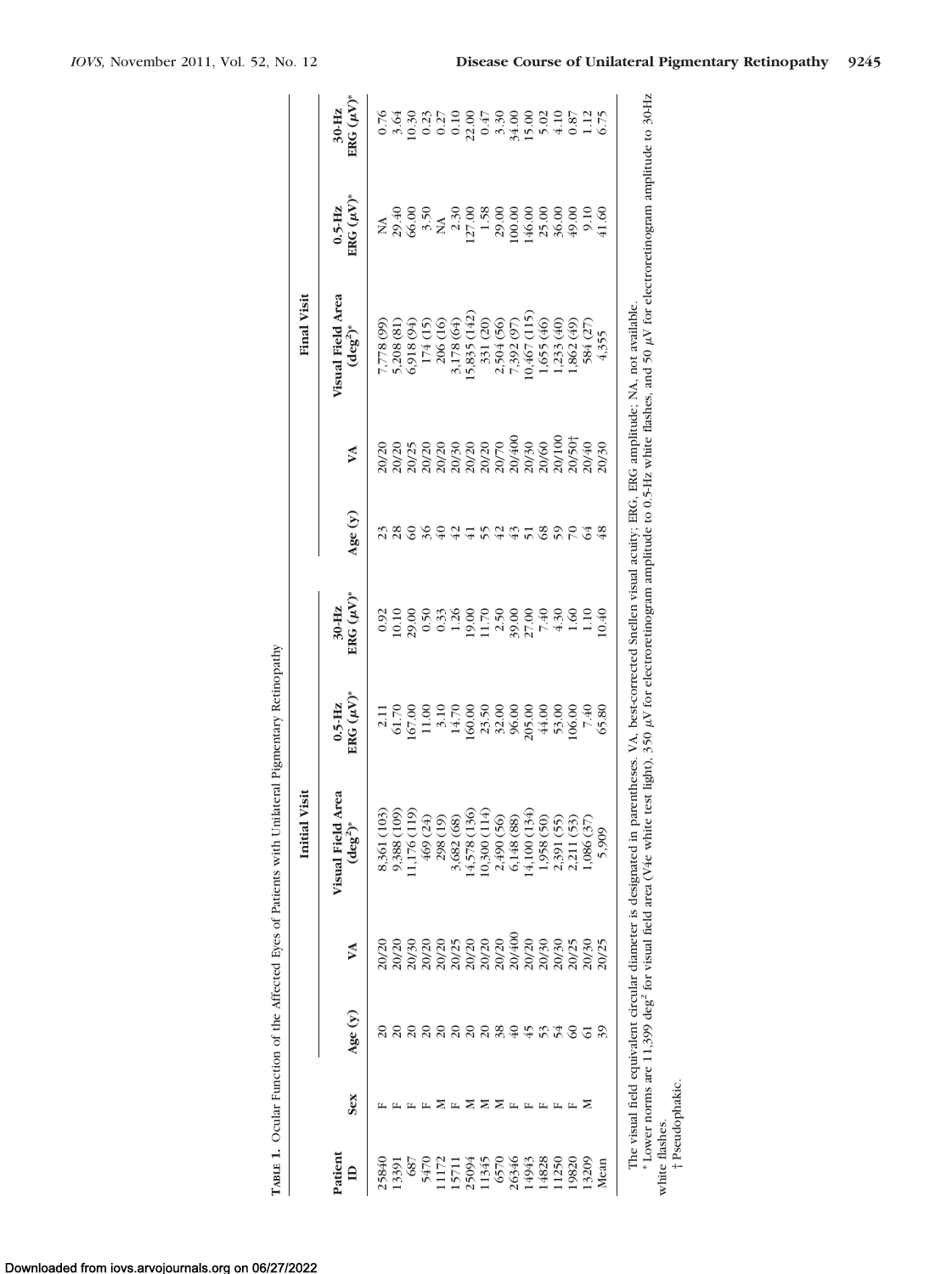



**FIGURE 1.** Goldmann visual fields to the V4e white test light and full-field ERGs spanning 33 years from patient 687 with unilateral pigmentary retinopathy, to illustrate disease progression in the affected eye. The cone responses to 30-Hz white flashes in 2007 were obtained with narrow bandpass filtering and computer averaging.

For estimating mean rates of change, censoring criteria were applied to the data as in previous longitudinal studies of retinitis pigmentosa.8,9,11,12 We censored visual acuities of 20/20, except those that followed a lower value, to minimize a ceiling effect<sup>8</sup> and initial visual acuities  $\leq$  20/100 to minimize a floor effect.<sup>9</sup> One patient (19820) became pseudophakic at follow-up and, therefore, we censored the follow-up visual acuity.<sup>12</sup> Censoring was not required for visual field areas, which were all  $>78$  deg<sup>2</sup> (i.e., equivalent to a diameter of  $>10^{\circ}$ ).<sup>8</sup> For ERG amplitudes to 0.5-Hz white flashes, we censored follow-up values after the amplitude had fallen to  $\leq$  2.5  $\mu$ V to minimize a floor effect.<sup>9</sup> For ERG amplitudes to 30-Hz white flashes, we censored initial values  $\leq 0.68 \mu$ V and follow-up values after the amplitude had fallen to  $\leq 0.34 \mu$ V to minimize a floor effect.<sup>9</sup>

We then converted visual field areas and ERG amplitudes to natural logarithms because an exponential model provides a good fit for describing disease progression in patients with typical retinitis pigmentosa.8 –17 Repeated-measures longitudinal regression (performed with PROC MIXED of SAS, version 9.1.3; SAS Institute Inc., Cary, NC) was used to estimate the mean rates of change for the visual field and the ERG outcome measures based on the affected eyes, on the normal eyes, and on the difference between the fellow eyes at each visit; this procedure, which can handle unbalanced data, assigns greater weight to patients with more examinations and longer follow-up. However, only seven patients retained usable longitudinal data for visual acuity analysis after censoring; we considered this sample too small to estimate reliably a mean rate of visual acuity change and, instead, assessed change in visual acuity on a case-by-case basis.

### **RESULTS**

A patient with unilateral pigmentary retinopathy, seen initially at 27 years of age and followed for 33 years (our patient with the longest follow-up), showed progressive loss of visual field from a small midperipheral scotoma to a complete midperipheral scotoma in the affected eye. The patient also showed a reduction of the mixed rod  $+$  cone ERG to 0.5-Hz white flashes and of the cone ERG to 30-Hz white flashes in that eye over the same period (Fig. 1).

|  | TABLE 2. Mean Annual Rates of Change in Remaining Visual Field Area and ERG Amplitude in Unilateral Pigmentary Retinopathy |  |  |  |  |  |  |  |  |  |  |
|--|----------------------------------------------------------------------------------------------------------------------------|--|--|--|--|--|--|--|--|--|--|
|--|----------------------------------------------------------------------------------------------------------------------------|--|--|--|--|--|--|--|--|--|--|

|                                                           |    | <b>Affected Eve</b><br>$Mean \pm SEM$ |        |    | <b>Normal Eve</b><br>$Mean \pm SEM$ |          |                |
|-----------------------------------------------------------|----|---------------------------------------|--------|----|-------------------------------------|----------|----------------|
| <b>Ocular Function</b>                                    | n  | (Geometric Mean)*                     | $P^*$  | n  | (Geometric Mean)*                   | $P^*$    | P <sub>1</sub> |
| Visual field area $(\log_e \deg^2)$                       | 15 | $-0.050 \pm 0.013 (-4.9\%)$           | 0.001  | 15 | $0.002 \pm 0.003$ (0.2%)            | 0.45     | 0.0006         |
| ERG amplitude to 0.5-Hz white<br>flashes $(\log_e \mu V)$ | 14 | $-0.048 \pm 0.011(-4.7%)$             | 0.0001 | 15 | $-0.014 \pm 0.003(-1.4\%)$          | < 0.0001 | 0.003          |
| ERG amplitude to 30-Hz white<br>flashes $(\log_e \mu V)$  | 13 | $-0.047 \pm 0.014 (-4.6%)$            | 0.002  | 15 | $-0.012 \pm 0.004 (-1.2\%)$         | 0.006    | 0.03           |

\* Test of mean loge change versus zero (using PROC MIXED of SAS).

† Test of mean loge change for the difference between the affected and normal eyes (using PROC MIXED of SAS).

The *n* for *P*<sup>+</sup> is equal to the *n* for the affected eye. The table reflects censoring of one affected eye for the log<sub>e</sub> ERG amplitude to 0.5-Hz white flashes and censoring of two affected eyes for the log<sub>e</sub> ERG amplitude to 30-Hz white flashes.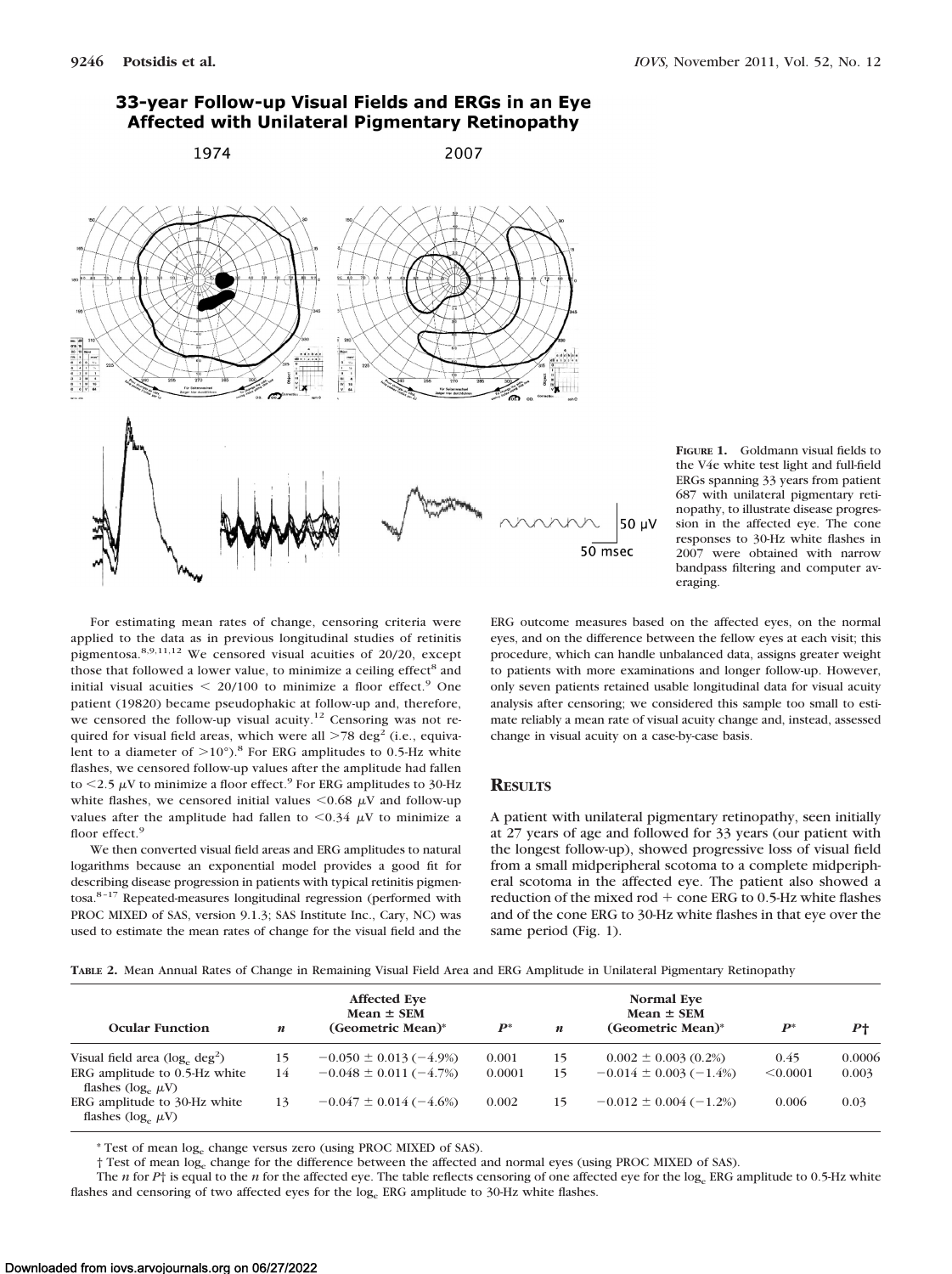**TABLE 3.** Effects of Initial Cone ERG Implicit Time on the Mean Annual Rate of Decline of Ocular Function in the Affected Eyes of Patients with Unilateral Pigmentary Retinopathy

| <b>Ocular Function</b>                                                                         | Implicit Time $\leq 40$ ms<br>Mean $\pm$ SEM (Geometric Mean)* | $\boldsymbol{n}$ | Implicit Time $\geq 40$ ms<br>Mean $\pm$ SEM (Geometric Mean) <sup>*</sup> | $P^*$                |
|------------------------------------------------------------------------------------------------|----------------------------------------------------------------|------------------|----------------------------------------------------------------------------|----------------------|
| Visual field area $(\log_e \deg^2)$<br>ERG amplitude to 0.5-Hz white flashes ( $log_e \mu V$ ) | $-0.018 \pm 0.009 (-1.8\%)$<br>$-0.029 \pm 0.007 (-2.9\%)$     |                  | $-0.151 \pm 0.016 (-14%)$<br>$-0.133 \pm 0.015 (-12\%)$                    | < 0.0001<br>< 0.0001 |
| ERG amplitude to 30-Hz white flashes ( $log_a \mu$ V)                                          | $-0.025 \pm 0.013 (-2.5\%)$                                    |                  | $-0.119 \pm 0.023 (-11\%)$                                                 | < 0.0001             |

\* Test of difference in mean rate (using PROC MIXED of SAS).



**Visual Acuity Course in the Affected Eyes** of Patients with Unilateral Pigmentary Retinopathy

**FIGURE 2.** Plots of Snellen visual acuity as a function of age for the affected eyes of patients with unilateral pigmentary retinopathy, including all visits to illustrate that patients older than 35 years of age at their initial visit were more likely to show visual acuity decline over follow-up than younger patients. Plots in the *left column* and in the *right column* are sorted by increasing age at the initial visit. Patient IDs (from *top* to *bottom*) are 25840, 13391, 687, 5470, 11172, 15711, 25094, and 11345 in the *left column* and 6570, 26346, 14943, 14828, 11250, 19820, and 13209 in the *right column*. Patient 19820 became pseudophakic at follow-up, so the decline in visual acuity in the figure likely underestimates what the decline would have been in the absence of cataract sur-

gery.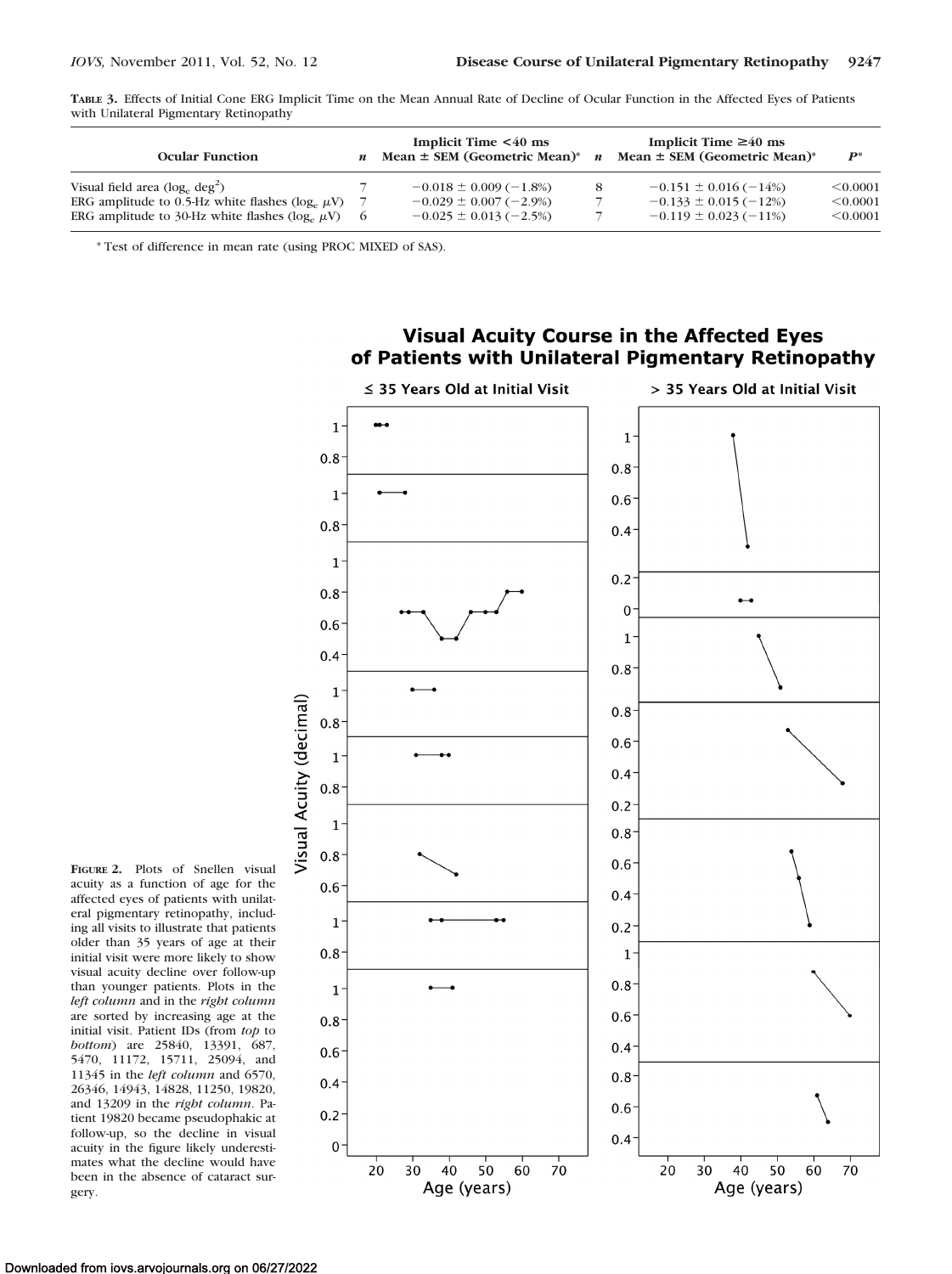Table 2 lists the estimated mean annual exponential rates of change of visual field area and ERG amplitude and the corresponding levels of significance for our cohort with unilateral pigmentary retinopathy. We found a mean annual exponential rate of change in the affected eyes of  $-4.9\%$  for visual field area, which was highly significant when compared with zero  $(P = 0.001)$ , of  $-4.7\%$  for ERG amplitude to 0.5-Hz white flashes ( $P = 0.0001$ ), and of  $-4.6\%$  for ERG amplitude to 30-Hz white flashes ( $P = 0.002$ ). For the fellow normal eyes, we found no significant mean annual rate of change for visual field area, but we did find significant mean annual rates of change of  $-1.4\%$  for ERG amplitude to 0.5-Hz white flashes ( $P \le 0.0001$ ) and  $-1.2\%$  for ERG amplitude to 30-Hz white flashes ( $P =$ 0.006). The mean annual rates of decline were faster in affected eyes than those in fellow normal eyes for visual field area ( $P = 0.0006$ ), for ERG amplitude to 0.5-Hz white flashes  $(P = 0.003)$ , and for ERG amplitude to 30-Hz white flashes  $(P = 0.003)$ 0.03).

After we determined that disease progression was occurring in affected eyes for visual field and ERG, we evaluated whether initial cone ERG implicit time to 30-Hz flashes (which ranged from 33 to 49 ms) might predict which eyes progressed faster than other eyes. Adding implicit time and its interaction with follow-up in years to the mixed model revealed that each millisecond increase in implicit time was associated with an increased rate of decline of 1.1% for visual field area (*P* 0.0001), of 1.0% for ERG amplitude to 0.5-Hz flashes ( $P <$ 0.0001), and of 1.0% for ERG amplitude to 30-Hz flashes ( $P =$ 0.0003). For clinical application, each affected eye was then assigned a class variable indicating whether the patient's initial implicit time was less than the mean value of 40 ms (0) or more than or equal to this mean value (1). The mean implicit time, which was also the median implicit time, was chosen to balance those with low (0) and high (1) values. This class variable and its interaction with follow-up in years were added to the original mixed model. Table 3 shows that an initial cone ERG implicit time more than or equal to the mean of 40 ms was associated with a faster mean rate of decline of visual field area, of ERG amplitude to 0.5-Hz white flashes, and of ERG amplitude to 30-Hz white flashes ( $P \le 0.0001$  in all cases).

Figure 2 plots visual acuity for affected eyes as a function of age for all visits. The graphs reveal that 27% of patients (IDs 6570, 11250, 14828, and 19820) experienced a marked decline over follow-up (4 to 15 years), 20% of patients (IDs 13209, 14943, and 15711) had a slight decline over follow-up (3 to 10 years), and 53% of patients (IDs 5470, 687, 11172, 11345, 13391, 25094, 25840, and 26346) showed no decline over follow-up (3 to 33 years). In fact, 40% of patients (IDs 5470, 11172, 11345, 13391, 25094, and 25840) retained a visual acuity of 20/20 over follow-up (3 to 20 years). The graphs also reveal that patients older than 35 years of age at their initial visit were more likely to show progressive loss of visual acuity than younger patients. Logistic regression confirmed a significant positive association between visual acuity loss (comparing the initial to the last measurement) versus age at the initial visit, controlling for initial visual acuity ( $P = 0.0004$ ). If the data for patient 26346 with an initial visual acuity of 20/400 were censored to eliminate a possible floor effect, the analysis showed an even stronger association ( $P \leq 0.0001$ ).

#### **DISCUSSION**

For the first time, this study shows that the estimated mean annual exponential rates of decline of visual field area and ERG amplitude in the affected eyes of patients with unilateral pigmentary retinopathy were significantly different from zero and significantly faster than the corresponding age-related rates in the fellow normal eyes. Therefore, in addition to presenting with reduced ocular function in the affected eyes, patients with unilateral pigmentary retinopathy can generally expect to lose additional function over time in their affected eyes at a rate that exceeds the normal age-related decline.

Although we observed a large variation in the range of rates of decline in affected eyes, knowledge of the cone ERG implicit time helped to provide a more precise estimate of rates of decline in remaining visual field area and ERG amplitude. For clinical application, initial cone ERG implicit times  $\leq 40$  ms were associated with a mean annual rate of decline of 1.8% for visual field area, 2.9% for ERG amplitude to 0.5-Hz white flashes, and 2.5% for ERG amplitude to 30-Hz white flashes (see Table 3). Initial cone ERG implicit times that were prolonged to  $\geq 40$  ms were associated with a greater mean annual rate of decline of 14% for visual field area, 12% for ERG amplitude to 0.5-Hz white flashes, and 11% for ERG amplitude to 30-Hz white flashes. Thus, the initial cone ERG implicit time of affected eyes enabled us to separate patients with aggressive disease from those showing minimal progression.

Because of the small sample size after censoring to eliminate ceiling and floor effects, it was not possible to estimate the mean annual rate of change of visual acuity in these patients. Nonetheless, we found that the visual acuity of affected eyes was significantly more likely to decrease over follow-up in older patients than in younger patients.

The results provided in this article describe overall tendencies for disease progression in the affected eyes of patients with unilateral pigmentary retinopathy and demonstrate the substantial differences in rates of progression that are associated with differences in initial cone ERG implicit time. The results provide a guideline for advising individual patients of their potential for retaining peripheral retinal function in their affected eye, because those with a cone ERG implicit time  $<$  40 ms have a better prognosis than those with a cone ERG implicit time  $\geq 40$  ms.

#### *References*

- 1. Carr RE, Siegel IM. Unilateral retinitis pigmentosa. *Arch Ophthalmol.* 1973;90:21–26.
- 2. Chen H, Wu D, Huang S, Jiang F. Unilateral retinitis pigmentosa with amblyopia in the fellow eye. *Graefes Arch Clin Exp Ophthalmol.* 2006;244:1701–1704.
- 3. Franceschetti A, Francois J, Babel J, et al. *Chorioretinal Heredode*generations: An Updated Report of La Société d'Ophtalmologie. Springfield, IL: Charles C Thomas; 1974:266 –274.
- 4. Gordon DM. Unilateral retinitis pigmentosa; report of a case. *Am J Ophthalmol.* 1949;32:1350 –1353.
- 5. Grisanti S, Diestrlhorst M, Lebek J, Walter P, Heimann K. Unilateral pigmentary degeneration of the retina associated with heterochromia iridis. *Graefes Arch Clin Exp Ophthalmol.* 1998;236:940 –944.
- 6. Spadea L, Magni R, Rinaldi G, Dragani T, Bianco G. Unilateral retinitis pigmentosa: clinical and electrophysiological report of four cases. *Ophthalmologica.* 1998;212:350 –354.
- 7. Weiss J, Nicholl R. Nonsyphilitic unilateral retinitis pigmentosa. *Am J Ophthalmol.* 1968;65:573–574.
- 8. Berson EL, Rosner B, Weigel-DiFranco C, Dryja TP, Sandberg MA. Disease progression in patients with dominant retinitis pigmentosa and rhodopsin mutations. *Invest Ophthalmol Vis Sci.* 2002;43: 3027–3036.
- 9. Berson EL, Rosner B, Sandberg MA, et al. A randomized trial of vitamin A and vitamin E supplementation for retinitis pigmentosa. *Arch Ophthalmol.* 1993;111:761–772.
- 10. Berson EL, Sandberg MA, Rosner B, Birch DG, Hanson AH. Natural course of retinitis pigmentosa over a three-year interval. *Am J Ophthalmol.* 1985;99:240 –251.
- 11. Sandberg MA, Rosner B, Weigel-DiFrance C, McGee TL, Dryja TP, Berson EL. Disease course in patients with autosomal recessive